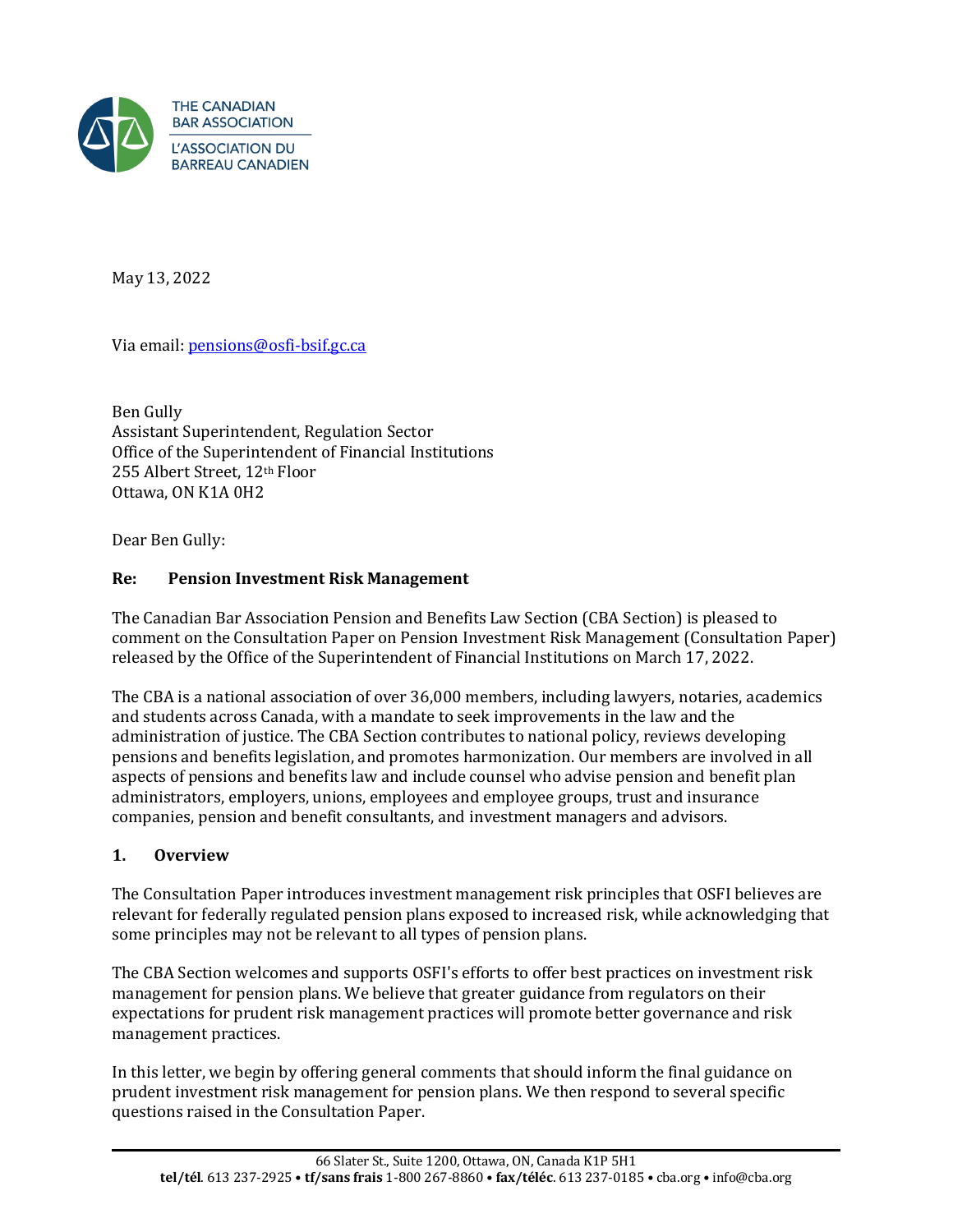### **Importance of Proportionality and Flexibility**

As acknowledged in the Consultation Paper, there is no one-size-fits-all model of risk management appropriate for all pension plans. In our view (as set out in greater detail below), proportionality and flexibility are important principles when attempting to articulate prudent pension investment fund and risk management practices, and these overarching principles animate our detailed comments below.

The best practices discussed in the Consultation Paper appear to be directed at larger defined benefit (DB) pension plans (or employers), or plans that have extensive resources. Not all pension plans have these resources available. For a defined contribution (DC) pension plan, where members pay expenses, or for smaller DB plans, these best practices may not be necessary, and the cost of implementing specific risk management practices must not outweigh their benefits. All guidance should recognize this reality.

#### **Best Practices versus Prudent Practices**

Under common law, it has been established that prudence, in the context of pension investments, is determined largely by the fiduciary's process to select and manage investments—a flexible standard that depends mainly on the facts of each situation. Any guidance flowing from the Consultation Paper should recognize this principle and acknowledge that flexibility is needed. What is prudent for one pension plan may not be for another type of plan. The Consultation Paper should not seek to substitute a "tick the box" exercise for sound judgment and flexible practices for investment risk management.

While we agree that implementing investment risk management best practices is "consistent with" the requirement for pension plan administrators to invest pension assets prudently, we caution that best practices are not (and should not be) held out as minimum standards.

### **2. Responses to Specific Sections and Questions Raised in the Consultation Paper**

#### **Q.3 OSFI believes that an independent assessment of pension plan investment risk is a sound principle. However, not all plans have the level of risk that would merit an internal independent pension risk expert. How should pension plans with less complex investment strategies achieve the benefits of this principle in an effective way?**

While we generally agree that independent assessment of pension plan investment risk is a sound principle, any guidance should be principles-based, as excessively prescriptive requirements (including related governance structure requirements) may be overly burdensome for smaller, less complex pension plans.

#### **Section 4. Comprehensive Portfolio and Risk Reporting**

With one exception, we agree with the statements in Section 4.1 (Scope) on the scope of portfolio reporting to support prudent investment monitoring practices. The exception is the following statement: "It should also provide sufficient look through to the underlying holdings of investment funds to permit the plan administrator to understand the plan's risk exposures." We have three concerns with this statement:

• It could be interpreted as creating an obligation of full transparency to the underlying holdings of an investment fund on an ongoing "as needed" basis to support decision making.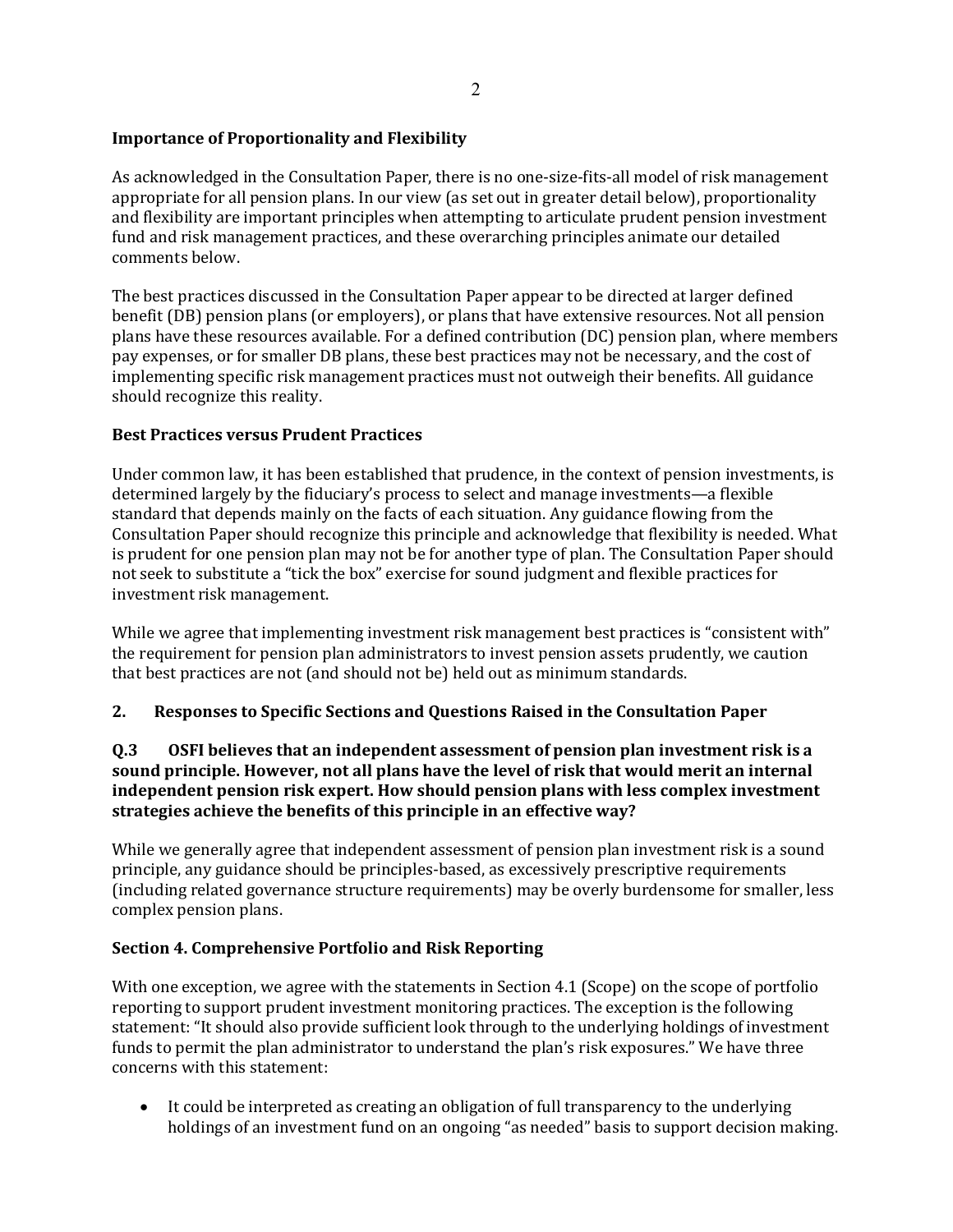If this is the intent, such transparency and immediate access to information is neither practical nor necessary to prudently manage pension funds. Due diligence on the investment strategy in place and satisfaction that reasonable limits and parameters on investment activities are in place should be sufficient to invest a portion of a pension fund in an investment fund. It is not necessary for the administrator to have knowledge of an access to each investment held by the investment fund.

- It would help to acknowledge that periodic reporting from an investment manager/fund is appropriate and give guidance on OSFI's views on how often reporting is necessary (e.g., monthly reports with quarterly meetings).
- The implementation considerations in section 4.2 should be clarified on how OSFI believes that such principles would apply to pension plan investments in investment funds, private investments (private equity and real estate) and/or alternative investments (hedge funds) where full transparency on underlying investments is often not available. The Consultation Paper seems to suggest that making investments in such funds/vehicles without full transparency would not be prudent, yet we believe such investments are common and access to data/information is often restricted.

# **Q.4 What do you consider to be the key risk limits for pension plans?**

We recommend that new guidance on risk limits be general and consistent with current guidance on related plan documents.

OSFI's current Guideline for the Development of Investment Policies and Procedures for Federally Regulated Pension Plans (OSFI SIP&P Guideline) identifies credit risk and various market risks (e.g., interest rate, currency and price) as key risks. Notably, the OSFI SIP&P Guideline supports a wholistic approach to prudent portfolio management recognizing that "risks that would be unsupportable for an individual investment may be suitable for a well diversified portfolio."

CAPSA Guideline No. 7 – Pension Plan Funding Policy Guideline (CAPSA Guideline No. 7) identifies the articulation of risk appetite as an important component of a funding policy and suggests that the risk appetite would inform changes to risk management tools or plans. However, CAPSA Guideline No. 7 also states that it does not intend to "be prescriptive of these future risk mitigation plans" (p. 11 of CAPSA Guideline No. 7). With respect to volatility, CAPSA Guideline No. 7 simply identifies investment volatility as a major factor to consider for the plan for funding policy purposes, but otherwise leaves the matter largely unprescribed.

Should specific risk limit guidance be adopted, we recommend that this guidance consider how the relevance of certain risk limits, or risk limits in general, would vary based on the type of asset and other circumstances. For example, if a plan administrator determined to make certain long-term illiquid investments based on their projected returns over time, the plan could consider the utility in adopting and tracking a risk limit for those investments based on an analysis of "market shocks" (see Consultation Paper p. 10). On the other hand, in situations where a plan has a lower solvency funding ratio, the plan administrator may find it appropriate to track risk limits more closely.

# **Q.5 How do pension plans anticipate implementing risk limits?**

Pension plans are generally expected to implement risk limits in accordance with current legislation and guidance on plan documents. Review of a plan's risk limits could occur annually,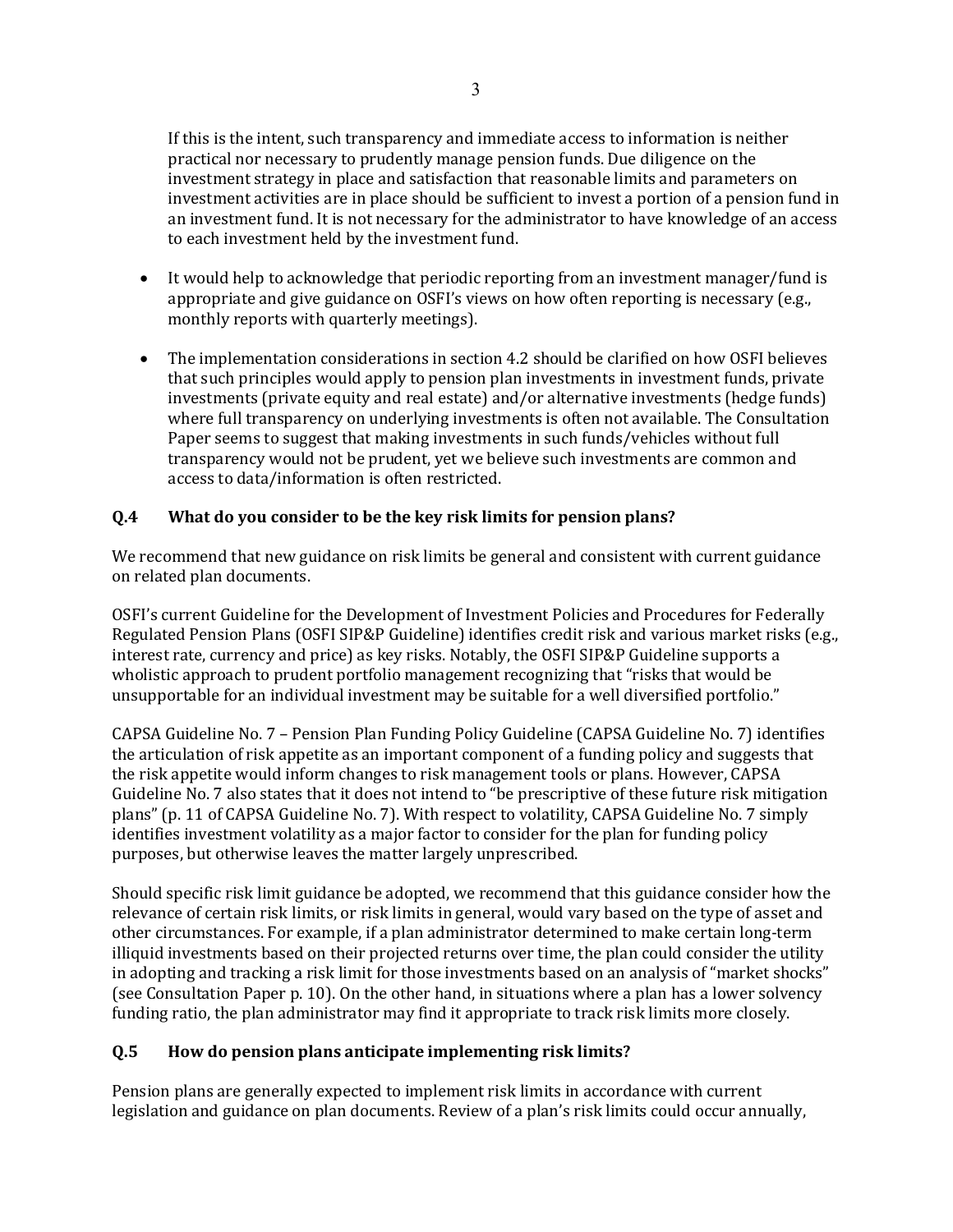during the annual review of a SIP&P (in accordance with s. 7.2 of the Pension Benefits Standards Regulations).

The OSFI SIP&P Guideline recommends that a SIP&P establish limits on a plan's exposure to credit risk and to market risks, considering exposure under a variety of potential scenarios. However, no specific measurements of volatility risk, other than solvency ratio, rate of return, or contributions volatility, are identified in the OSFI SIP&P Guideline.

With respect to the measurement of volatility for purposes of a funding policy, CAPSA Guideline No. 7 identifies the potential usefulness of both deterministic and stochastic models in terms of relative ease in a stakeholder's understanding, and long versus short-term decision making, but is not prescriptive.

To the extent the Consultation Paper contemplates a plan administrator implementing funding policy elements, such as risk appetite and mitigation, it is worth noting that those determinations are commonly made by a plan sponsor, or by a dual sponsor/administrator acting in their sponsor role. Importantly, CAPSA Guideline No. 6 – Pension Plan Prudent Investment Practices Guideline indicates that the "sponsor is not held to a fiduciary standard of care" in developing the funding policy and highlights the importance of communications between plan administrator and sponsor, where those are separate entities. We believe guidelines overlapping funding policy guidance should be developed in light of these different roles, standards of care and issues of interaction.

### **Q.6 How will the implementation of risk limits impact the investment management activities of pension plans, if applicable?**

In accordance with current guidance on the establishment of a plan's governing documents, we believe that flexibility is key, particularly to respond to market changes.

While not explicitly mentioned in the Consultation Paper, we expect there would be mutual effects between the implementation of risk limits and management of environmental, social and governance (ESG) considerations. The 2022 federal budget announced the government's plans to move forward with ESG-related disclosure requirements for federally regulated plans. Similarly, new guidance should take overlapping considerations into account.

### **Q.7 What are key tasks that a plan administrator should carry out to identify which risk limits should be in place and how often they should be monitored?**

We expect that guidance on key tasks would be developed in accordance with legislation and current guidance. For example, the OSFI SIP&P Guideline outlines the tasks of establishing and monitoring the following elements of a SIP&P, which are required by s. 7.2 of the Pension Benefits Standards Regulations:

- categories of investments and loans, including derivatives, options and futures
- diversification of investment portfolio
- asset mix and rate of return expectations
- liquidity of investments
- lending of cash and securities
- retention or delegation of voting rights attached to investments
- valuation of investments not regularly traded at a public exchange
- related party transactions.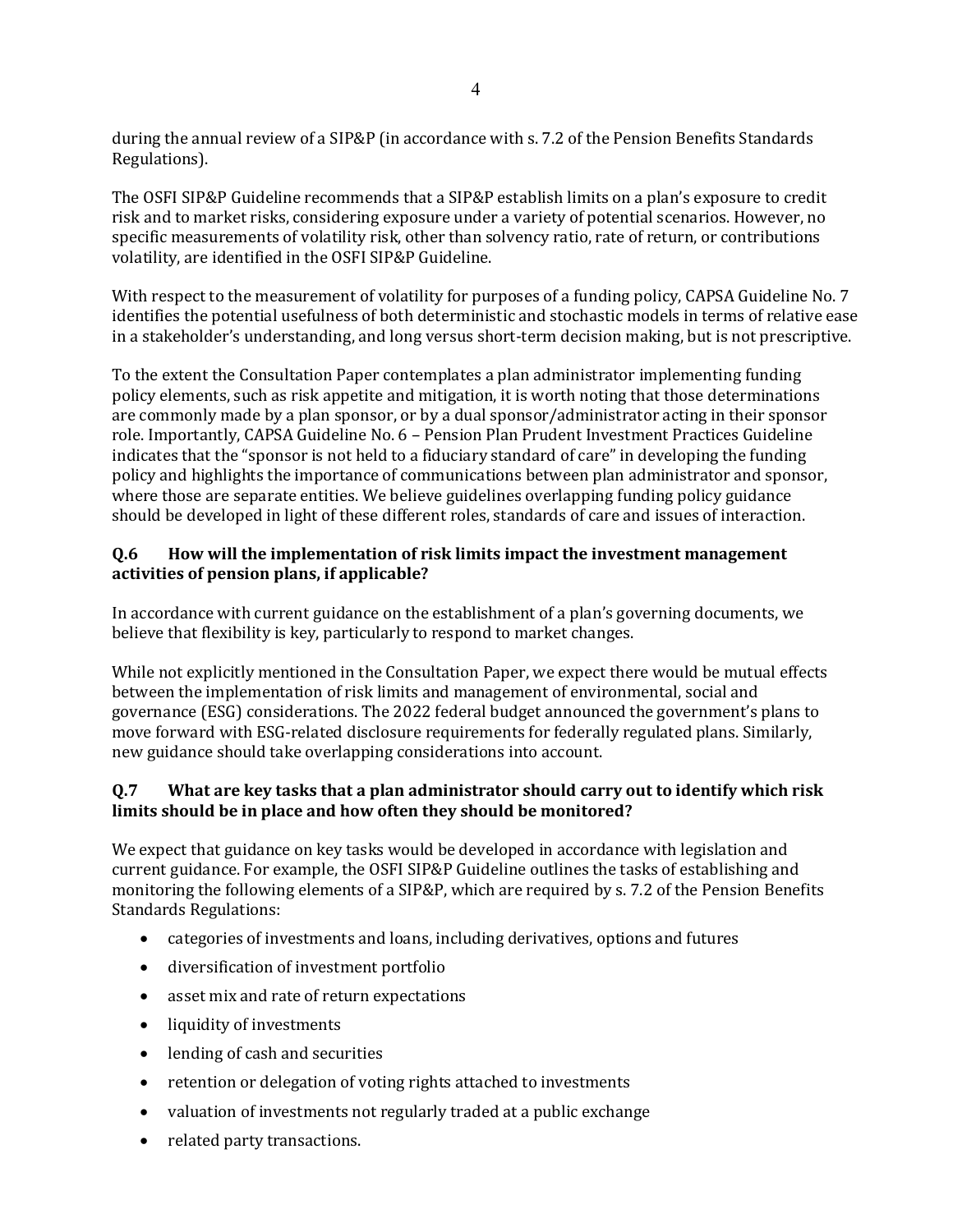In accordance with CAPSA Guideline No. 6 and with prudent delegation practices, we expect the plan administrator would delegate and monitor such tasks where it lacks the required processes, resources, knowledge, skills or expertise.

### **Q.8 What controls do plan administrators have in place to ensure that portfolio and risk reporting is comprehensive?**

Plan administrators and their advisors (investment consultants and accountants) are best suited to discuss appropriate controls for a pension fund and/or actual practices regarding portfolio and risk reporting (i.e., what is generally available in the market). Nevertheless, based on our collective experience advising pension plan administrators, we offer the following observations:

- Practice varies in large part based on the type of pension plan (e.g., DC or DB) and the size (and resources) of the pension plan.
- Smaller plans tend to outsource more investment risk management functions and rely more on third parties. Larger plans (or employers) with internal expertise and resources are often able to secure (and negotiate) better transparency and reporting by investment funds and managers.
- Controls on portfolio and risk reporting will be largely determined by contract and expert advice on the nature and timing of data and information necessary to monitor investments.
- Most plan administrators will regularly receive reports on investment performance and on compliance with investment guidelines (and require prompt disclosure of any noncompliance). The frequency of this reporting and oversight varies from plan to plan.

### **Q 9. How do plan administrators manage data limitations relating to investment funds?**

Access to data on investment activities and holdings of investment funds is typically determined by the offering memoranda, an investment management agreement or subscription agreement for publicly traded investments. Part of an administrator's due diligence in selecting an investment fund/manager would involve an assessment of any data limitations or lack of transparency.

For private investments, data limitations are more common and are a matter of (contract) negotiation. For larger plans/investors, who have more leverage, they can often negotiate greater rights to disclosure of investments.

As noted above, for many types of investments (private equity and hedge funds in particular) full transparency regarding underlying investments is often not available. The Consultation Paper seems to suggest that making investments in such funds/vehicles without full transparency would not be prudent, yet we believe these investments are common and can be part of a prudently managed portfolio even though access to data/information is often restricted.

#### **Q.11 During periods of market stress, how do plan administrators ensure that third-party valuations (e.g., investment funds) reflect fair market value?**

The CBA Section agrees with OSFI that it is important for plan administrators to be able to determine reliable valuations of plan assets, including alternative assets which are more likely to be illiquid and inherently more difficult to value.

In our view, the best approach to ensuring reliable asset valuations is for the plan administrator to ensure that it fully understands each investment, including how and how frequently it will be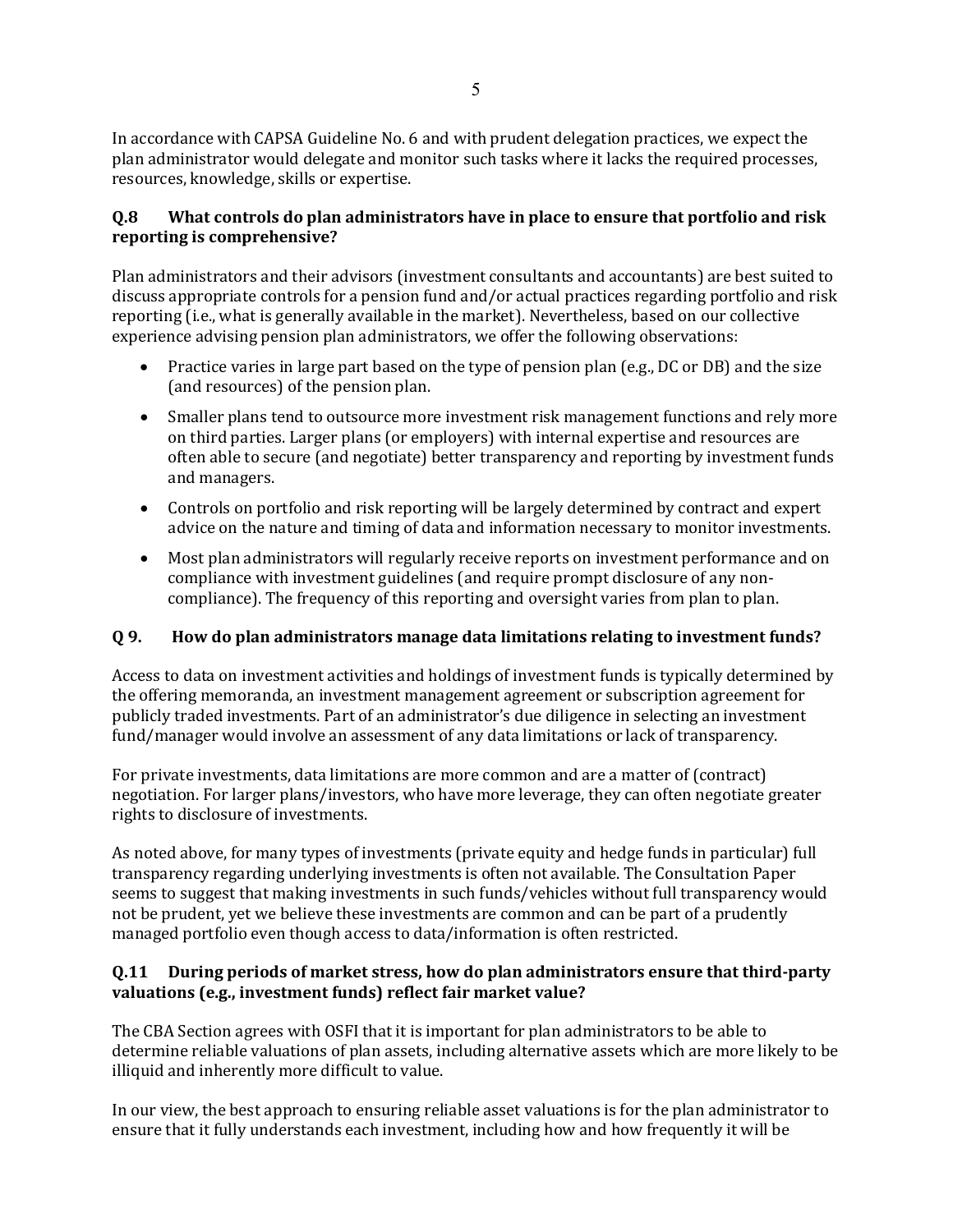valued, prior to making the investment. This will normally involve the administrator conducting thorough due diligence on the investment and, where necessary, retaining the appropriate external advisors to assist in the due diligence prior to making the investment.

To the extent it is determined (in the context of a particular investment) that more frequent than normal or one-off special valuations may be needed in certain circumstances, such as times of market stress, the right to have the valuations performed and provided by the investment or fund manager should be negotiated into the investment documents or related side letters. Before entering into the investment, the key is for the administrator to fully understand how it will be valued and to negotiate all necessary provisions on valuation issues.

We urge OSFI to avoid issuing guidance suggesting that plan administrators have an obligation to perform their own valuation of assets outside of the valuations performed by the applicable fund or investment manager in accordance with the fund or investment documents. In our view, requiring a plan administrator to perform an independent valuation of assets, particularly assets held in an investment fund, is fraught with difficulties, including:

- As noted in Section 5.2 of the Consultation Paper, alternative asset valuations may be subject to highly localized market conditions and often require specialized expertise to value. The manager of the particular fund holding the assets will in most situations be best positioned to determine the value of the assets. It would be unusual for an independent advisor retained by a plan administrator to be in a position to more accurately value an asset than the fund or investment manager. The plan administrator, even with the assistance of external advice, is unlikely to be in a position to properly second guess the manager's valuation of the assets held within a fund.
- If the plan administrator were to conduct an independent valuation of a particular asset and the valuation is different from that provided by the investment or fund manager, it is not clear what the administrator should do with the alternative valuation. The administrator would then be left to determine whether the valuation from its independent advisor is more reliable that the valuation from the fund or investment manager. It is not clear how the determination should be made. Would a third valuation from another independent advisor be necessary to confirm which of the two valuations is more reliable? It is also not clear whether the pension fund trustee or custodian would accept an asset valuation provided by someone other than the fund or investment manager. In our view, this approach could very well leave the administrator in an untenable position.
- OSFI must recognize the significant cost that an administrator may incur to have an independent valuation performed on alternative assets. Due to the inherent difficulty in valuing such assets, including highly localized market conditions, in many situations it may be difficult to even find an independent advisor who could provide a reliable valuation of the asset without conducting thorough due diligence, which could be an expensive undertaking.
- Proportionality considerations (described in Section 6 of the Consultation Paper) lead to the conclusion that no one-size-fits-all approach is appropriate for asset valuation policies. The Consultation Paper indicates that investments in alternative asset classes have increased as a proportion of total pension assets in Canada based, at least in part, on the fact that the investments have attractive investment characteristics for long-term investors such as pension funds. Plans of all sizes are seeking the diversification, lower volatility and potential for enhanced risk-adjusted returns over the long term that may be achieved through alternative asset investments. Smaller plans that would often access alternative asset investments through pooled funds may simply not be in a position to second guess the asset valuations provided by the fund or investment manager.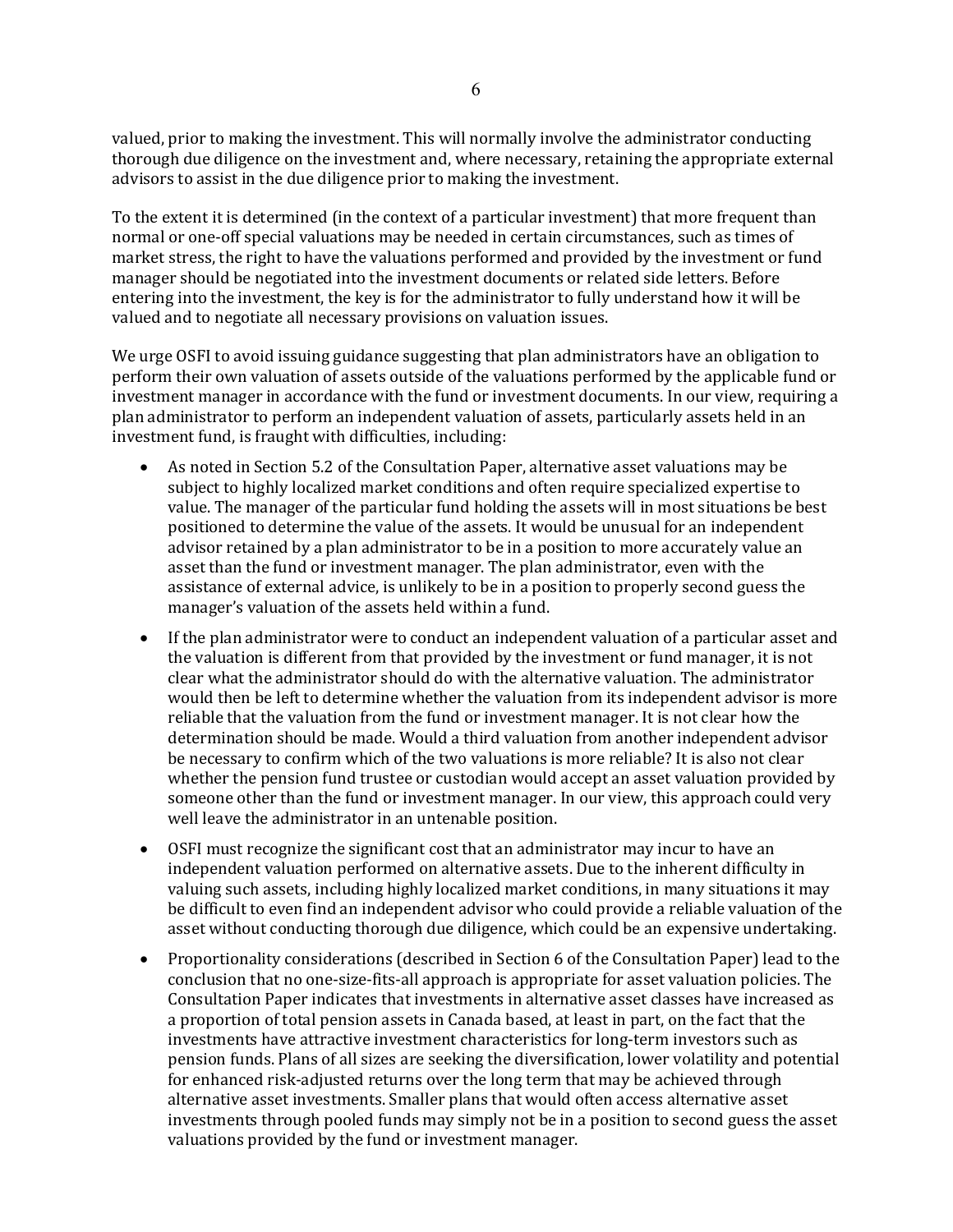Given the foregoing, we suggest that any guidance from OSFI on the valuation of alternative assets focus on the importance of the plan administrator conducting appropriate due diligence before entering into the investment, including retaining necessary external advice, and negotiating appropriate terms in the investment documents to comply with the administrator's fiduciary duties. In our view, second guessing valuations of alternative investments after the investment has been made is not an appropriate approach to addressing asset valuations.

### **Q.13 How should smaller plans that pursue less complex investment strategies implement the risk management principles described in this consultation paper?**

There is no one-size-fits-all governance structure for smaller plans. Pension governance structures vary from plan to plan. CAPSA Guideline No. 4 – Pension Plan Governance Guideline acknowledges this point and recommends principles-based guidelines for plan administrators. For example, some smaller plans maintain a senior management pension committee oversight body. Other small plans perform most of the oversight responsibility at the Board of Directors or Board of Trustee level. As a result, there is no one-size-fits-all investment risk management oversight structure for smaller plans.

Possible investment risk management oversight structure for a smaller plan could include:

- ensuring that the pension oversight body (pension or Board committee) expressly includes risk management as part of its pension investment oversight responsibilities. This is expressly stated in Principle 7 of CAPSA Guideline No. 4
- tasking a specified member of the pension committee to monitor pension plan investment risk
- tasking a senior executive (e.g., CFO) who is not a member of the pension committee to monitor pension plan investment risk.

Again, we strongly support the position that the final proposals and guidance adopted by OSFI or CAPSA be flexible and principles-based so that plan administrators can implement processes that are appropriate, efficient and cost-effective given the size of the plan, complexity of the investments and resources available.

# **Q.14 What controls or practices can be put in place to ensure that plan administrators of smaller and less complex pension plans are kept informed when their pension plan is approaching levels that are outside of their risk tolerance?**

This varies from pension plan to pension plan. For example, many smaller pension plans engage independent investment advisors, whose mandate includes monitoring and reporting on the status of a pension plan's investments. Other pension plans achieve a similar result through investment management agreements and their investment manager's mandate, as required by their SIP&P. However, not all plans are as sophisticated, requiring reporting of specific risk factors, such as credit or liquidity risk. Guidance should be sufficiently flexible to allow pension plan administrators to tailor their risk monitoring to their specific circumstances.

# **Q.15 What are examples of risk management strategies implemented for defined contribution plans that address the principles described in this consultation paper?**

Under most Canadian DC plans, members are responsible for directing their accounts within a range of investment options selected by the employer/legal plan administrator. These DC plans are usually administered by insurance companies who offer a platform of investment fund options,